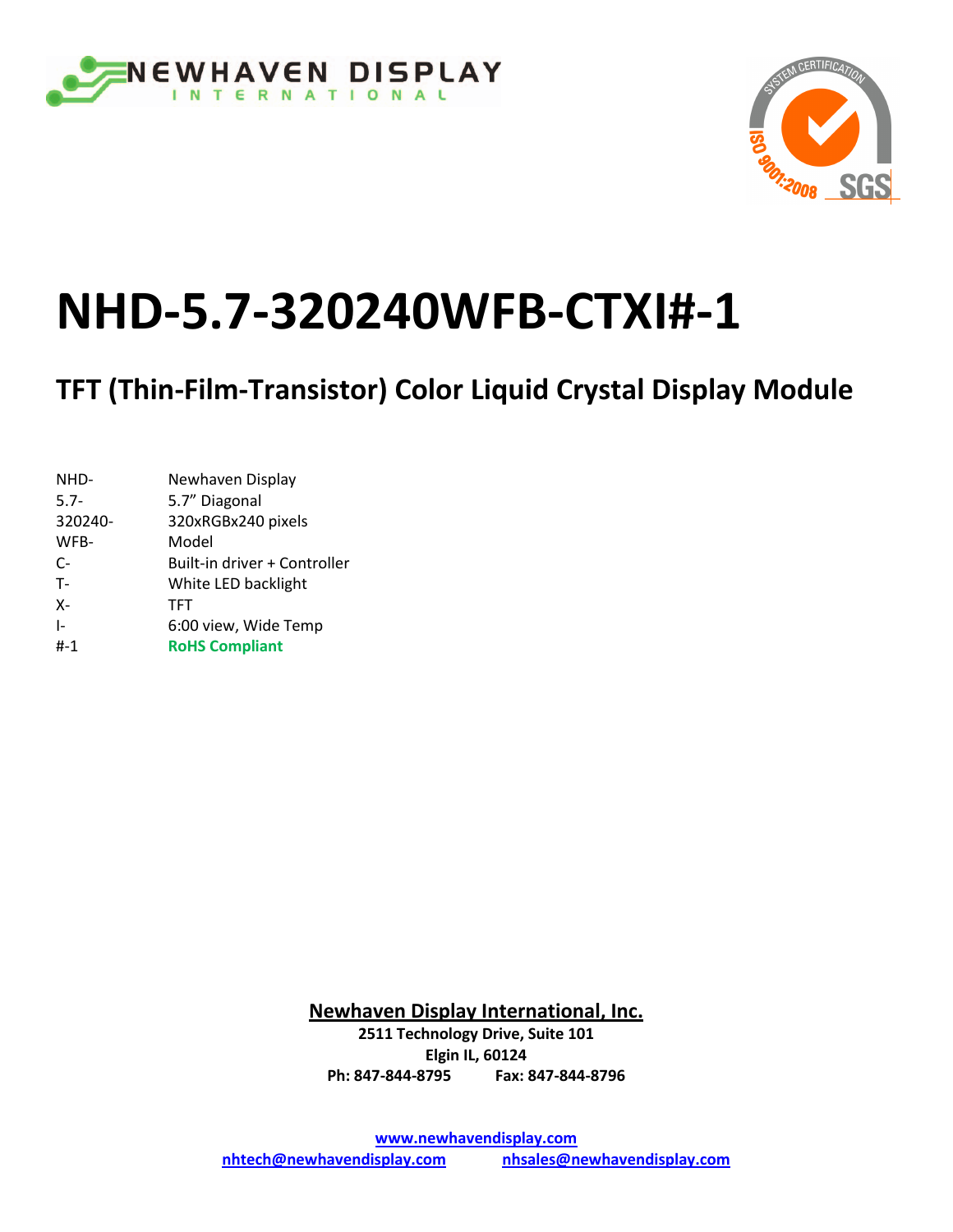#### **Document Revision History**

| <b>Revision</b> | Date      | <b>Description</b>                                   | <b>Changed by</b> |
|-----------------|-----------|------------------------------------------------------|-------------------|
| 0               | 7/8/2009  | <b>Initial Release</b>                               | CL                |
|                 | 7/29/2009 | <b>MECHANICAL DRAWING UPDATE</b>                     | <b>CL</b>         |
| 2               | 11/4/2009 | <b>Quality Information Update</b>                    | BE                |
| 3               | 3/26/2009 | <b>Pin Description Update</b>                        | <b>MP</b>         |
| 4               | 4/16/2010 | <b>Updated the Recommended LCD Connector</b>         | <b>MC</b>         |
| 5               | 12/1/2010 | <b>Mechanical Drawing Update</b>                     | <b>MC</b>         |
| 6               | 2/22/2011 | <b>Symbols for Pin/electrical updated</b>            | BE                |
|                 | 5/24/2011 | <b>Electrical characteristics updated</b>            | AK                |
| 8               | 1/6/2012  | Pixel data format updated                            | AK                |
| 9               | 6/4/2012  | Mechanical drawing / Optical characteristics updated | AK                |
| 10              | 6/8/2012  | <b>Optical characteristics updated</b>               | ΤJ                |

#### **Functions and Features**

- **320xRGBx240 resolution**
- **LED backlight**
- **8-bit parallel interface**
- **SSD1963 Controller**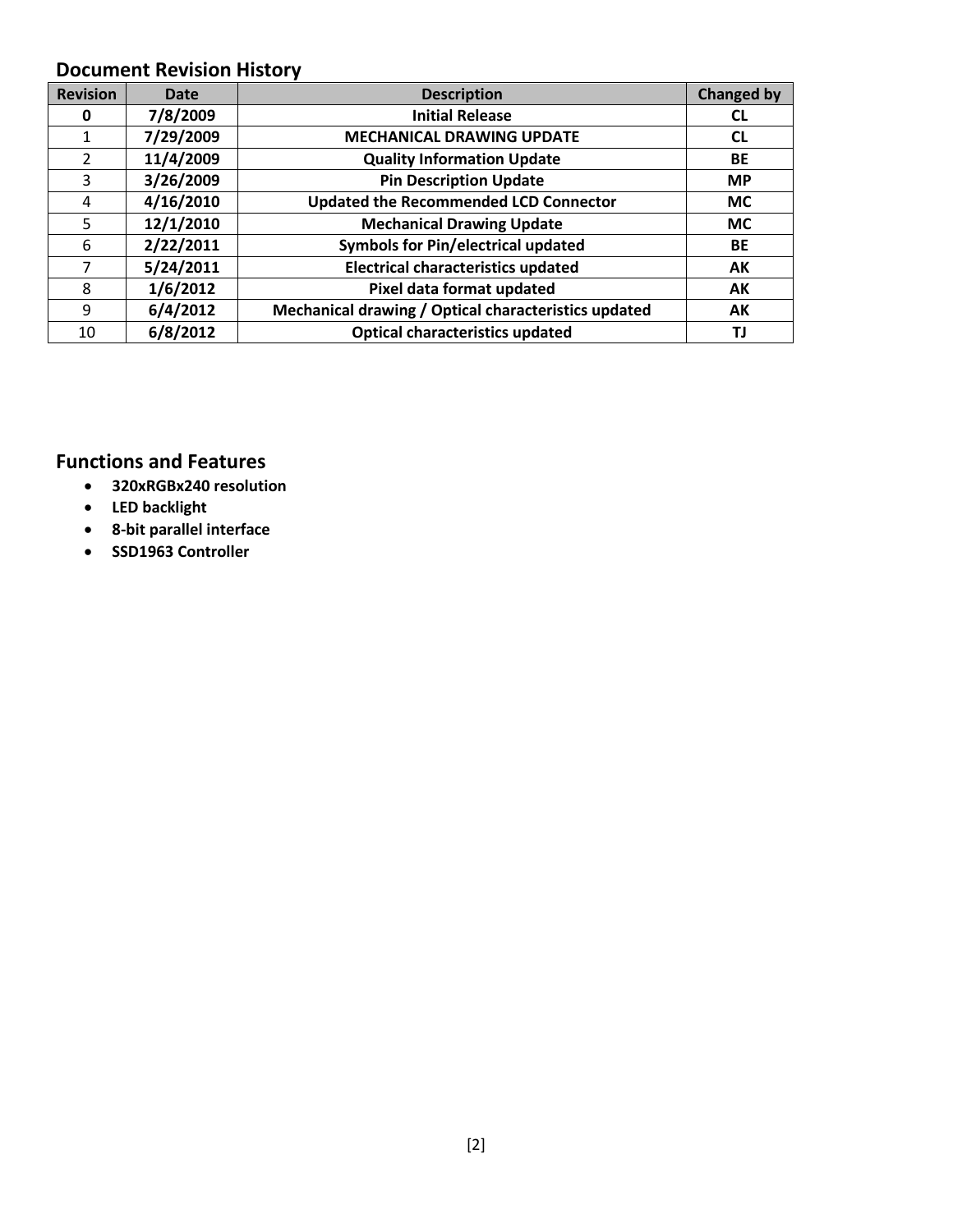**Mechanical Drawing**

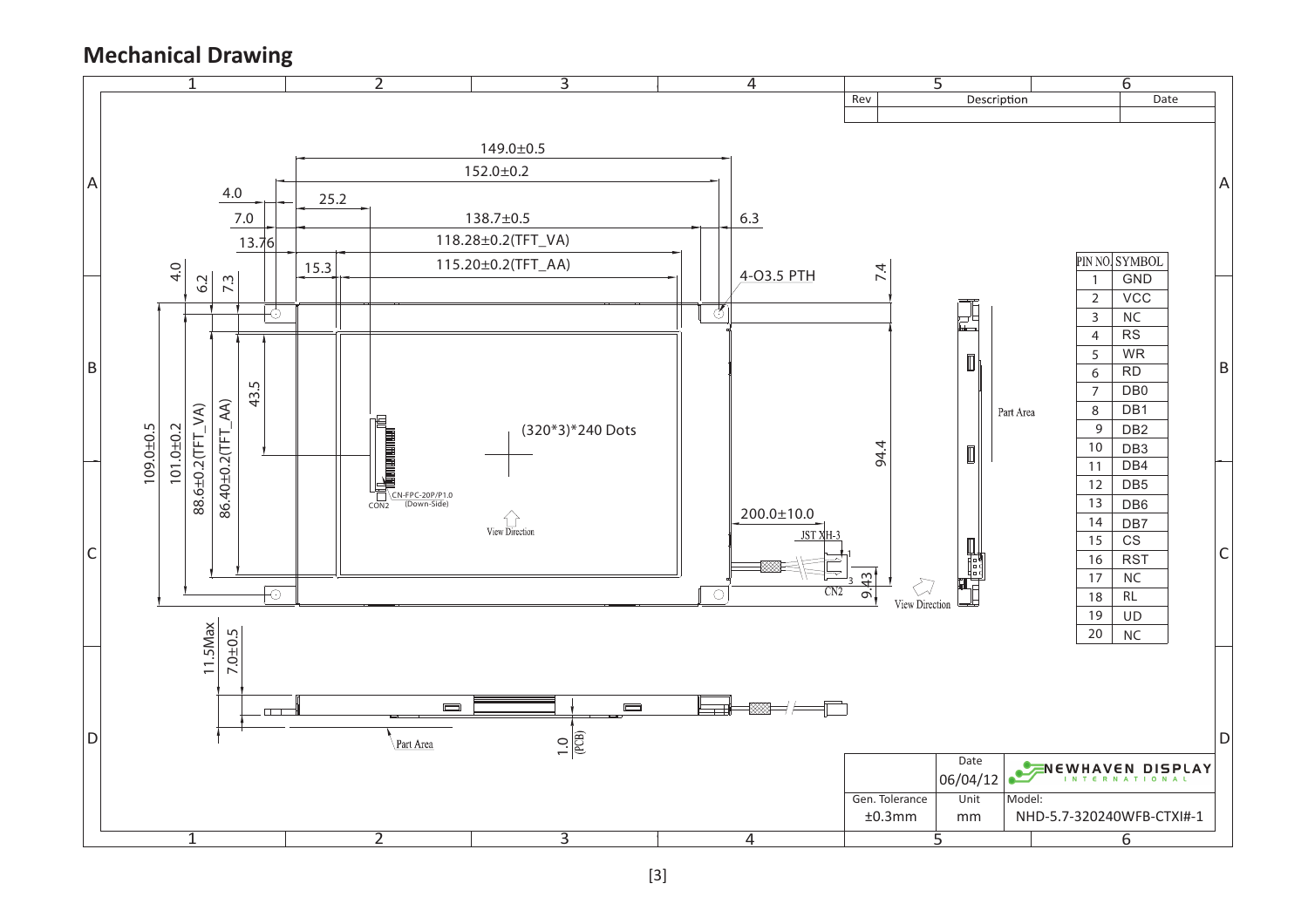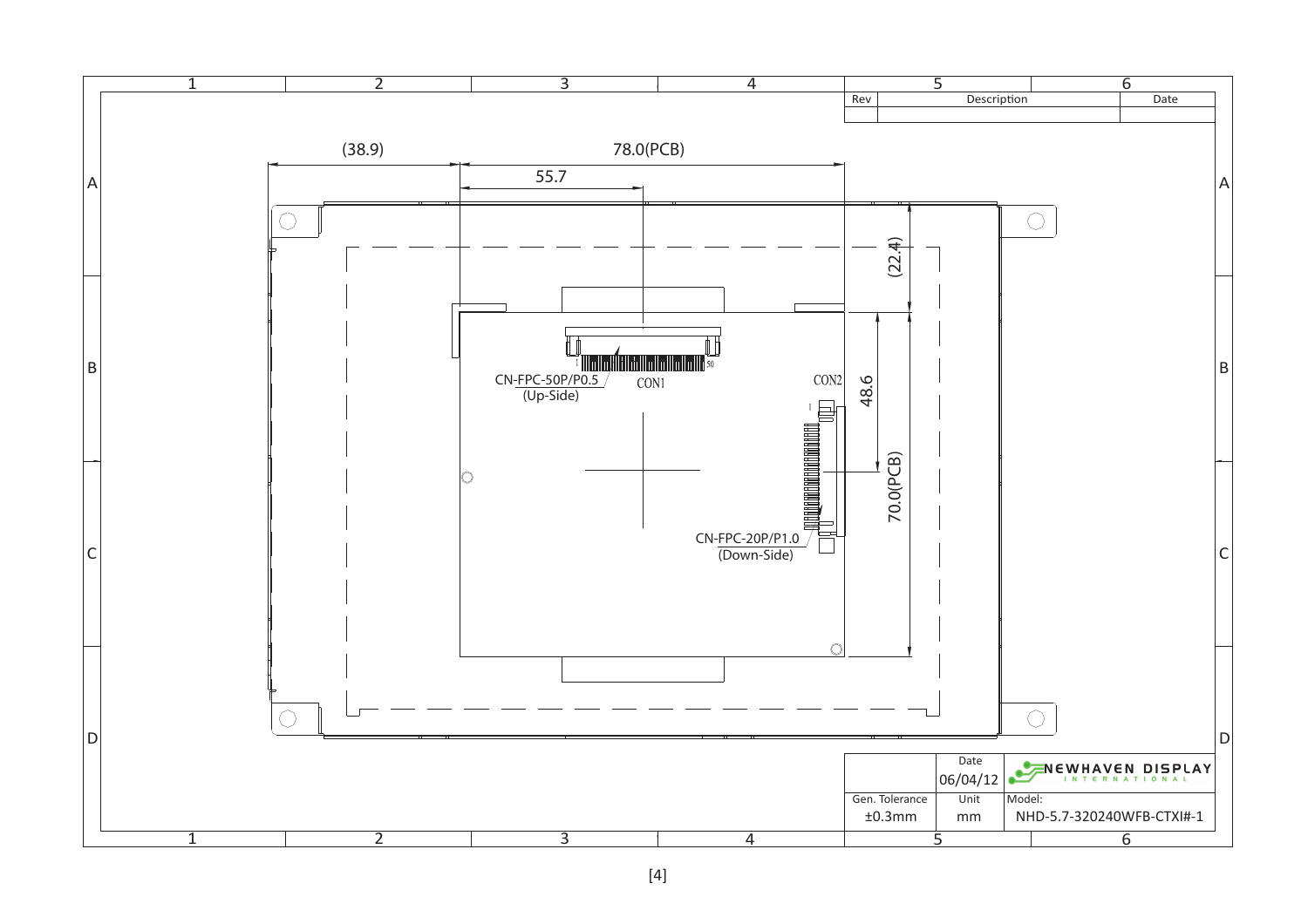## **Pin Description**

#### **CON2:**

| Pin No.  | Symbol      | External          | <b>Function Description</b>                 |
|----------|-------------|-------------------|---------------------------------------------|
|          |             | <b>Connection</b> |                                             |
| 1        | <b>GND</b>  | Power Supply      | Ground                                      |
| 2        | VDD.        | Power Supply      | Power supply for LCD and logic (3.3V)       |
| 3        | NC.         |                   | No Connect                                  |
| 4        | D/C#        | <b>MPU</b>        | Register Select signal: 1= Data, 0=Command  |
| 5        | WR#         | <b>MPU</b>        | Active LOW Write signal, 8080 MPU interface |
| 6        | RD#         | <b>MPU</b>        | Active LOW Read signal, 8080 MPU interface  |
| $7 - 14$ | $[DB0-DB7]$ | <b>MPU</b>        | Bi-directional data bus lines               |
| 15       | CS#         | <b>MPU</b>        | Active LOW Chip Select signal               |
| 16       | RES#        | <b>MPU</b>        | Active LOW Reset signal                     |
| 17       | NC.         |                   | No Connect                                  |
| 18       | R/L         |                   | Scan direction 1: Right (Tied internally)   |
| 19       | U/D         |                   | Scan direction 0: Down (Tied internally)    |
| 20       | NC.         |                   | No Connect                                  |

**Recommended LCD connector:** 1.0mm pitch 20-Conductor FFC. Molex 52271-2079 **Backlight connector:** JST p/n: XHP-3 **Mates with**: JST p/n: S3B-XH-SM3-TB

#### **Backlight:**

| Pin No. | <b>Symbol</b> | <b>External</b>          | <b>Function Description</b>   |
|---------|---------------|--------------------------|-------------------------------|
|         |               | <b>Connection</b>        |                               |
|         | VDD.          | Power Supply             | Red, LED Anode (140mA @ 9.9V) |
|         | NС            | $\overline{\phantom{0}}$ | No Connect                    |
|         | GND           | Power Supply             | White, LED Cathode            |
|         |               |                          |                               |

**Backlight connector:** JST p/n: XHP-3 **Mates with**: JST p/n: B 3B-XH-A

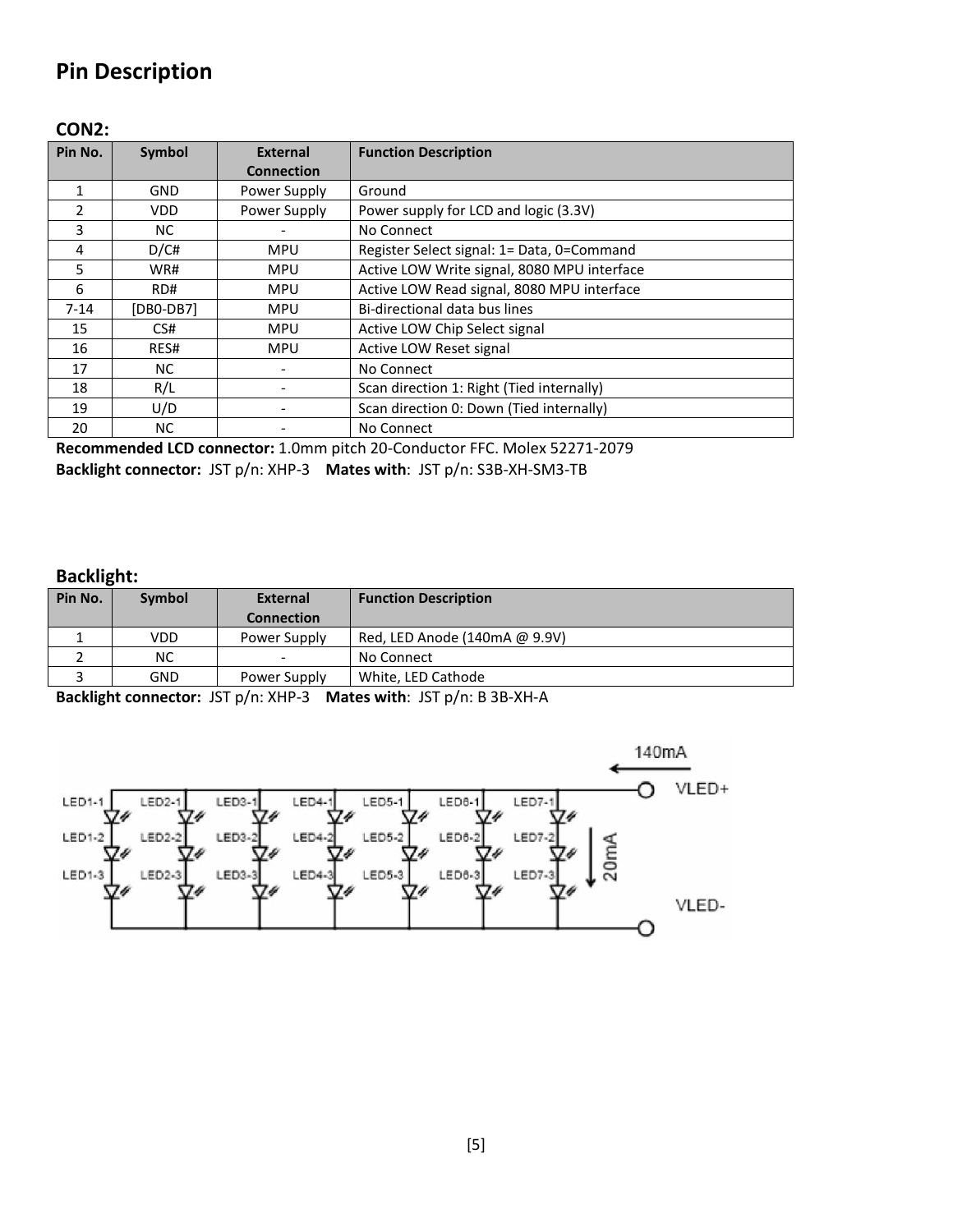# **Controller Information**

**Built-in SSD1963 controller.**

Please download specification at [http://www.newhavendisplay.com/app\\_notes/SSD1963.pdf](http://www.newhavendisplay.com/app_notes/SSD1963.pdf)

#### **8080 Mode Interface:**

The 8080 mode MPU interface consists of CS#, D/C, RD#, WR#, and DB[7:0]. This interface uses WR# to define a write cycle and RD# to define a read cycle. If the WR# goes LOW when the CS# signal is LOW, the data or command will be latched into the system at the rising edge of WR#. Similarly, the read cycle will start when RD# goes LOW and end at the rising edge of RD#. See the SSD1963 datasheet for detailed timing diagrams.

#### **Command Instructions:**

See the SSD1963 datasheet for the Instruction Table and Command Descriptions.

| Interface | Cycle   D[7]   D[6]   D[5]   D[4]   D[3]   D[2]   D[1]   D[0] |                |                |                |                |                |  |
|-----------|---------------------------------------------------------------|----------------|----------------|----------------|----------------|----------------|--|
| 8 bits    | . st                                                          | R <sub>6</sub> | R <sub>5</sub> | R <sub>4</sub> | R3             | R2             |  |
|           | 2 <sup>nd</sup>                                               | G6             | G5             | G4             | G3             | G <sub>2</sub> |  |
|           | 2 <sub>rd</sub>                                               | B6             | <b>B5</b>      | <b>B4</b>      | B <sub>3</sub> | <b>B2</b>      |  |

#### **Pixel Data Format:**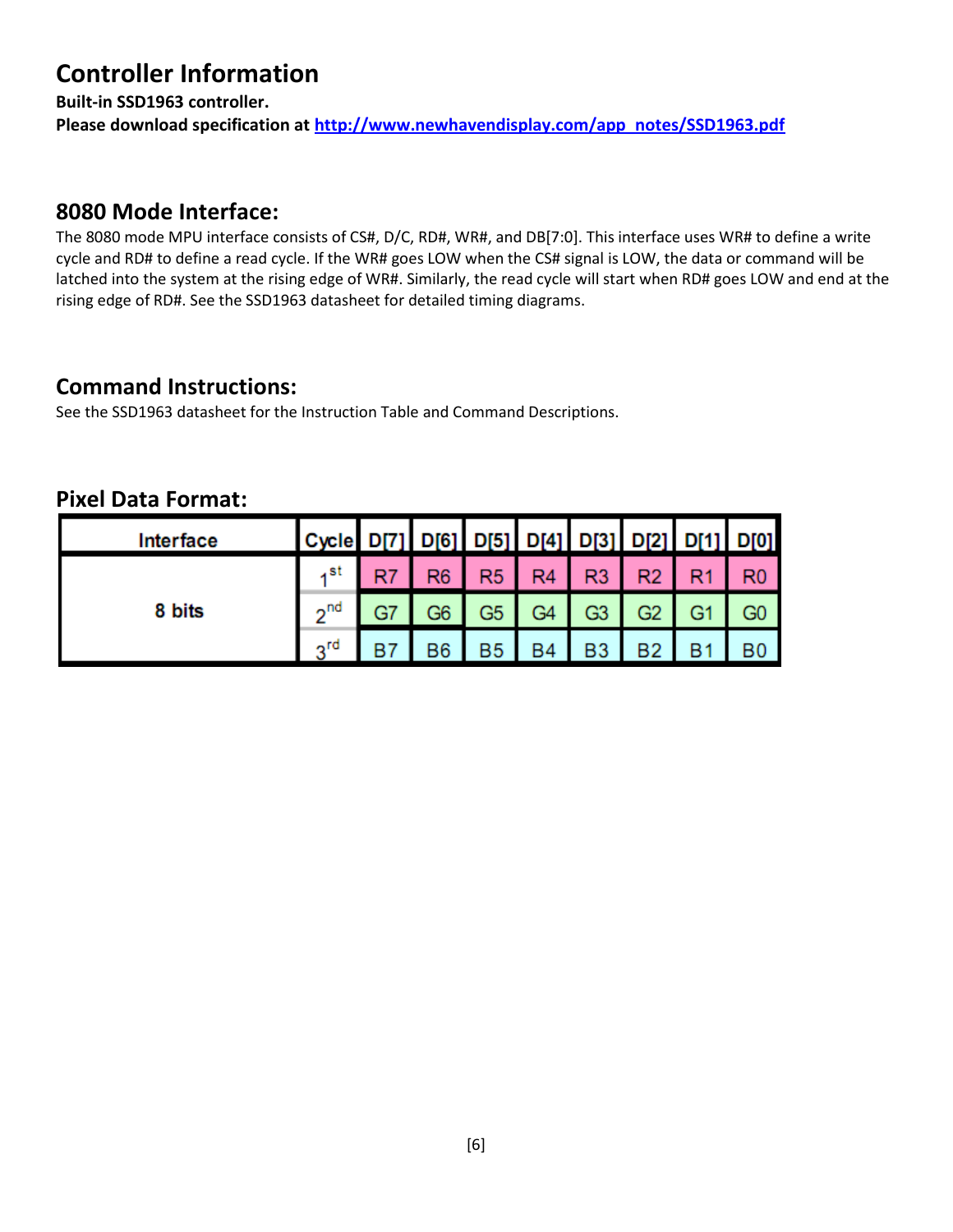## **Electrical Characteristics**

| <b>Item</b>                        | <b>Symbol</b> | <b>Condition</b> | Min.                     | Typ.                         | Max.       | <b>Unit</b> |
|------------------------------------|---------------|------------------|--------------------------|------------------------------|------------|-------------|
| <b>Operating Temperature Range</b> | Top           | Absolute Max     | -20                      | $\qquad \qquad \blacksquare$ | $+70$      | °C          |
| Storage Temperature Range          | Tst           | Absolute Max     | -30                      |                              | $+80$      | °C          |
| Supply Voltage                     | <b>VDD</b>    |                  | 3.0                      | 3.3                          | 3.5        | v           |
| <b>Supply Current</b>              | <b>IDD</b>    | $VDD=3.3$        | $\overline{\phantom{a}}$ | 121                          |            | mA          |
| "H" Level Input                    | VIH           |                  | $0.8*VDD$                | $\overline{\phantom{a}}$     | <b>VDD</b> | v           |
| "L" Level Input                    | VIL           |                  | 0                        | $\overline{\phantom{a}}$     | $0.2*VDD$  | v           |
|                                    |               |                  |                          |                              |            |             |
| <b>Backlight Supply Voltage</b>    | <b>VLED</b>   |                  | 9.0                      | 9.9                          | 10.5       | v           |
| <b>Backlight Supply Current</b>    | <b>ILED</b>   | $VLED = 9.4V$    |                          | 140                          | 210        | mA          |
| <b>Backlight Lifetime</b>          |               |                  |                          | 50,000                       |            | Hr          |

# **Optical Characteristics**

| <b>Item</b>                     | Symbol | <b>Condition</b> | Min. | Typ. | Max. | Unit |
|---------------------------------|--------|------------------|------|------|------|------|
| Viewing Angle - Top (Note 1)    |        | $Cr \geq 5$      | 40   | 60   |      |      |
| Viewing Angle - Bottom (Note 1) |        | $Cr \geq 5$      | 60   | 70   |      | O    |
| Viewing Angle - Left            |        | $Cr \geq 5$      | 60   | 70   |      | n    |
| Viewing Angle - Right           |        | $Cr \geq 5$      | 60   | 70   |      | n    |
| <b>Contrast Ratio</b>           | Cr     |                  |      | 250  |      |      |
| Luminance                       | YL     |                  | 300  |      |      | cd/m |
| Response Time (rise)            | Tr     |                  |      | 15   |      | ms   |
| Response Time (fall)            | Tf     |                  |      | 35   |      | ms   |

**Note 1:** Viewing direction – 12:00; Gray Scale inversion direction – 6:00.